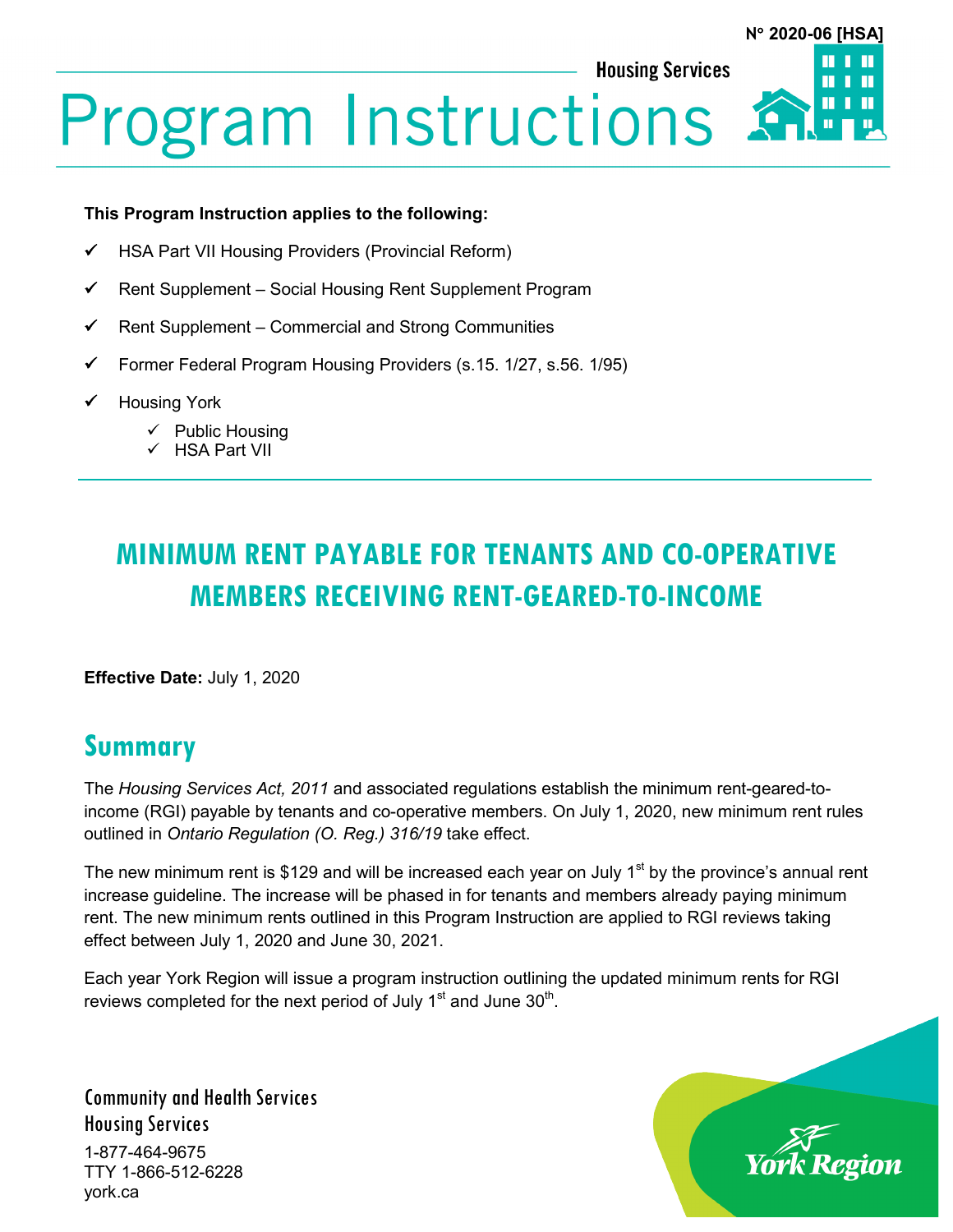# **Background**

The Government of Ontario has released amendments to [the calculation of](https://www.york.ca/wps/wcm/connect/yorkpublic/a7dccffa-cb0a-4686-bdee-e02c07d05761/Social-Housing-Notification-RGI-Simplification-2019.pdf?MOD=AJPERES&CVID=m-0z.i4) RGI under the *Housing Services Act*, *2011*. *O. Reg. [298/01](https://www.ontario.ca/laws/regulation/010298)* will be revoked and replaced with *O. Reg. [316/19](https://www.ontario.ca/laws/regulation/r19316)*. Service Managers may choose when the RGI changes outlined in *O. Reg. 316/19* are implemented, either on July 1, 2020 or July 1, 2021. York Region will implement the changes on July 1, 2021. Additional resources and training will be provided.

Regardless of a Service Manager's chosen implementation date, all Service Managers must implement new minimum rent rules on July 1, 2020. Minimum rent is the lowest monthly amount of RGI payable by a tenant or member. Under *O. Reg. 298/01* minimum rent has remained at \$85 per month for a number of years. The new regulation increases and indexes the minimum rent payable, subject to phase-in for tenants and members already paying less than the indexed minimum rent.

# **Action Required**

The process for applying minimum rent has not changed from the previous regulation. When reviewing RGI, Housing Providers must compare the calculated RGI to the minimum rent for the unit. The calculated RGI is the base amount plus or minus standard utility charges and allowances. If the calculated RGI is less than the minimum rent, the tenant or member is charged the minimum rent. The minimum rent is applied to the entire household and not to individual family units or benefit units within the household. Additional charges, including parking and sector support, are added after the calculated RGI is compared to the minimum rent.

What has changed from the previous regulation is the amount used as minimum rent. The minimum rent amount applied during an RGI review varies depending on a tenant's or member's current RGI.

Ontario Works (OW) and Ontario Disability Support Program (ODSP) rent scales remain the same, as provided in [Tables 3, 4 and 5](https://www.ontario.ca/laws/regulation/010298#BK11) of *O. Reg. 298/01*. The rent scales are also provided as [Tables 1, 2, and](https://www.ontario.ca/laws/regulation/r19316#BK11)  [3](https://www.ontario.ca/laws/regulation/r19316#BK11) of *O. Reg. 316/19*.

Table 1 provides a summary of minimum rent scenarios. Examples are provided below.

| <b>Scenario</b>                                                                                                            | <b>Minimum Rent between July</b><br>1, 2020 and June 30, 2021                                                             | <b>Minimum Rent between July</b><br>1, 2021 and June 30, 2022                       |
|----------------------------------------------------------------------------------------------------------------------------|---------------------------------------------------------------------------------------------------------------------------|-------------------------------------------------------------------------------------|
| Tenant/member is paying a<br>calculated RGI of \$129 or more<br>before July 1, 2020                                        | The new minimum rent amount<br>payable at the next RGI review<br>is \$129, if the calculated RGI<br>decreases below \$129 | Minimum rent of \$129 increases<br>by provincial rent increase<br>guideline         |
| Tenant/member is paying less<br>than \$93 before July 1, 2020,<br>including those currently paying<br>minimum rent of \$85 | Subject to phased-in amount;<br>the minimum rent is increased<br>by \$8, from \$85 to \$93 at the<br>next RGI review      | Minimum rent increases at the<br>next annual RGI review by<br>another \$8, to \$101 |

## **Table 1: Minimum Rent Scenarios**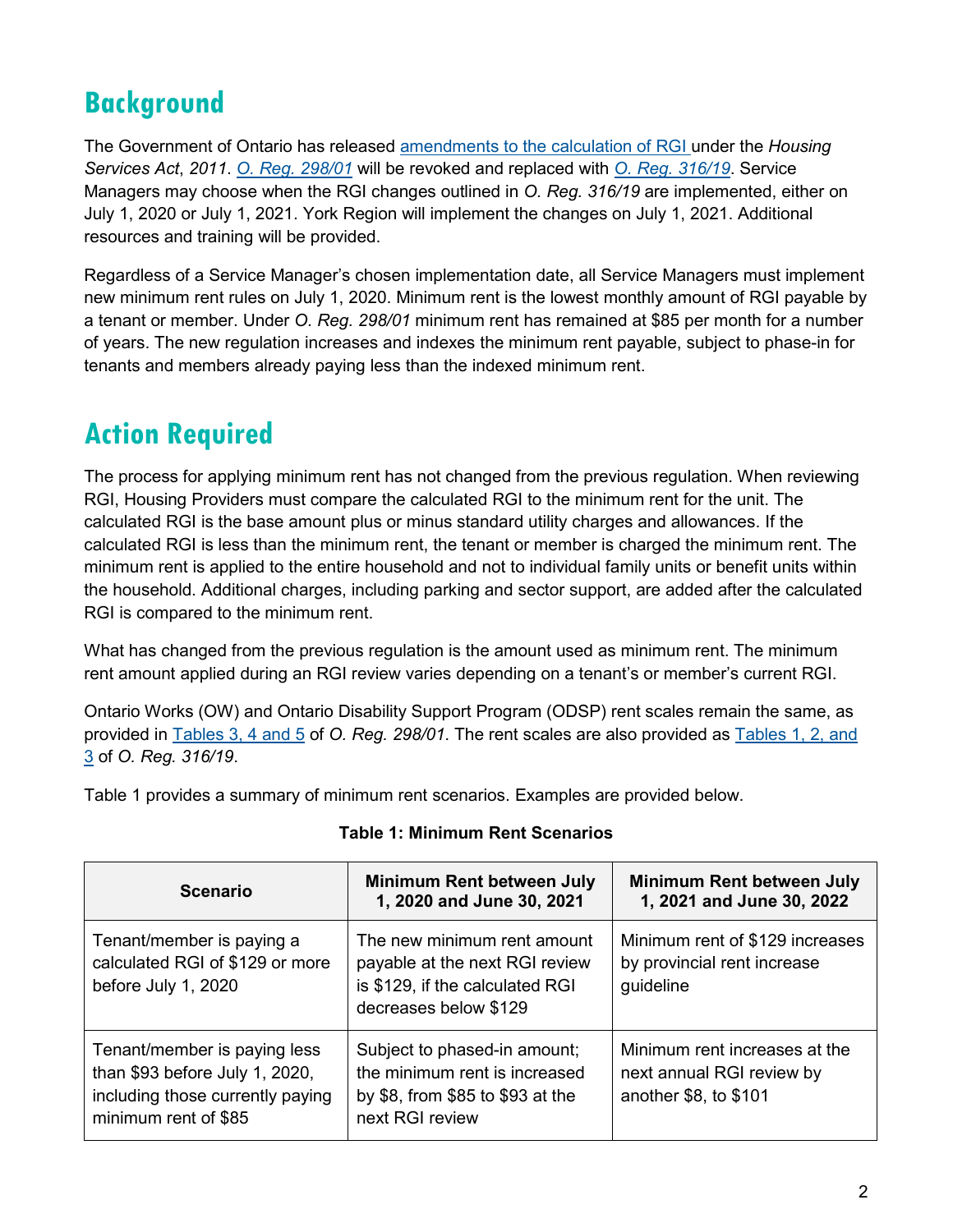| <b>Scenario</b>                                                                           | Minimum Rent between July<br>1, 2020 and June 30, 2021                                                                                                                                                                                              | Minimum Rent between July<br>1, 2021 and June 30, 2022                                                                                                                                                          |
|-------------------------------------------------------------------------------------------|-----------------------------------------------------------------------------------------------------------------------------------------------------------------------------------------------------------------------------------------------------|-----------------------------------------------------------------------------------------------------------------------------------------------------------------------------------------------------------------|
| Tenant/member is paying a<br>calculated RGI between \$93<br>and \$129 before July 1, 2020 | Continues to pay calculated RGI<br>at the next review unless<br>calculated RGI decreases below<br>phased-in amount of \$93                                                                                                                          | Continues to pay the calculated<br>RGI at the next RGI review until<br>the phased-in amount $(\$101)$<br>exceeds calculated RGI                                                                                 |
| Tenant/member is receiving OW<br>or ODSP benefits                                         | Rent attributable to the benefit<br>unit continues to be based on<br>OW and ODSP rent scales in O.<br>Reg. 298/01 and O. Reg.<br>316/19<br>New minimum rent rules apply if<br>non-benefit income exceeds<br>OW and ODSP non-benefit<br>income limit | Minimum rent of \$129 increases<br>at the next annual RGI review<br>by provincial rent increase<br>guideline and continues to apply<br>if non-benefit income exceeds<br>OW and ODSP non-benefit<br>income limit |

# TENANTS AND MEMBERS PAYING A CALCULATED RGI OF \$129 OR MORE BEFORE JULY 1, 2020

For tenants and members paying a calculated RGI of \$129 or more before July 2020 and who experience an income decrease at their next review, the new minimum rent payable for the period of July 1, 2020 to June 30, 2021, is \$129 per month.

The minimum rent for these tenants and members will increase at the next annual RGI review taking place between July 1, 2021 and June 30, 2022 by the province's annual rent increase guideline.

## **Example 1**

- A tenant is currently paying a calculated RGI of \$250 per month based on their employment income, plus any additional charges such as parking.
- In September 2020, the tenant reports a decrease in income.
- The Housing Provider determines the calculated RGI based on the tenant's new income is \$100 per month, including any utility charges or allowances.
- The tenant is charged the minimum rent of \$129 per month, plus any additional charges such as parking.
- The minimum rent applied at the tenant's next RGI review taking place between July 1, 2021 and June 30, 2022 is increased by the province's rent increase guideline for 2021.

## TENANTS AND MEMBERS PAYING LESS THAN \$93 BEFORE JULY 1, 2020

Tenants and members paying less than \$93 per month before July 2020, including those currently paying the minimum rent of \$85, are subject to a phased-in increase of minimum rent. Housing Providers must increase the minimum rent by \$8 to \$93 at the time of the next RGI review taking place between July 1, 2020 and June 30, 2021. Minimum rent will increase each year by an additional \$8 at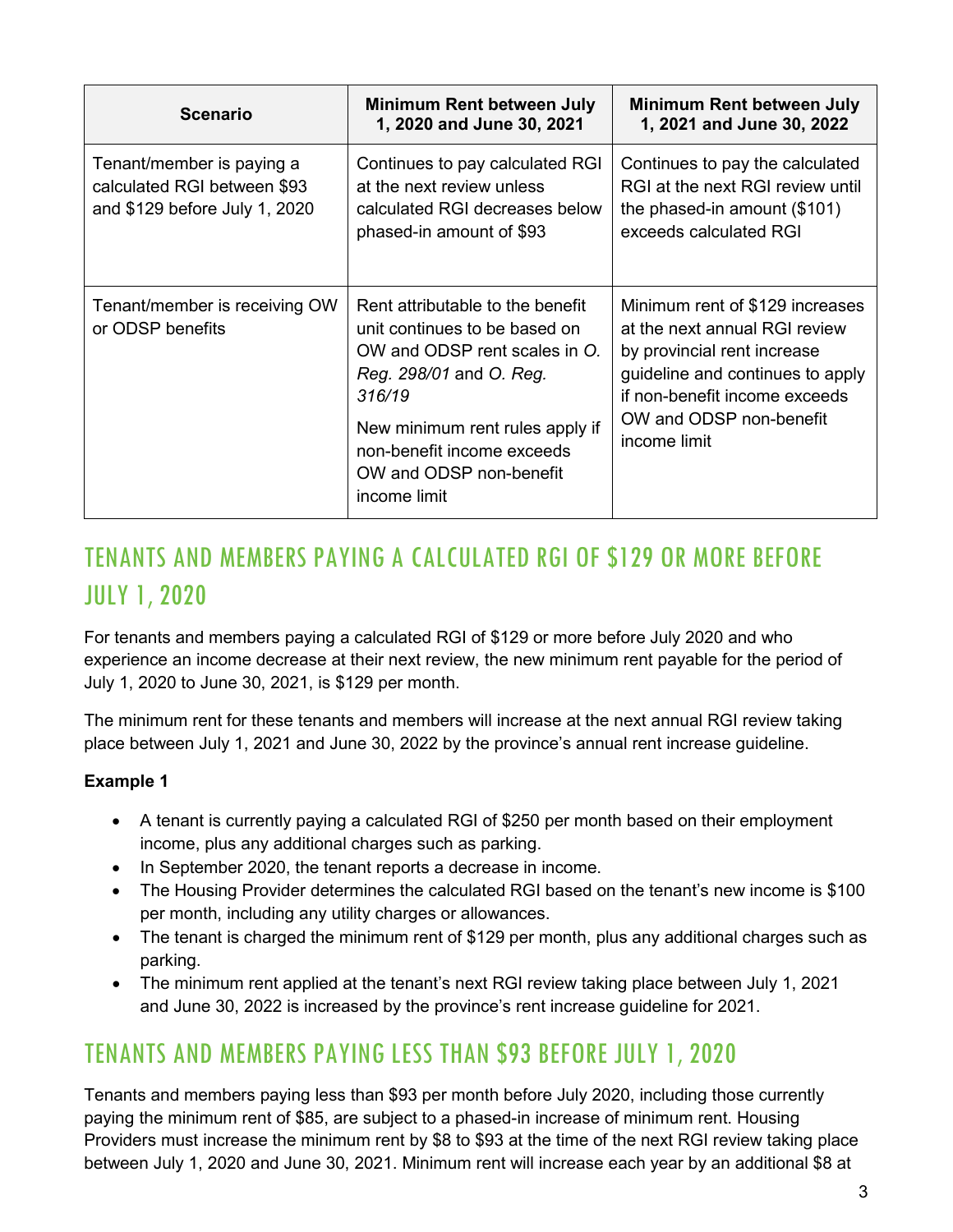the annual RGI review, until it reaches the new minimum rent amount of \$129 plus rent increase guideline.

## **Example 2**

- A co-operative member is currently paying the minimum housing charge of \$85 per month, plus any additional charges such as parking or sector support.
- At their next RGI review taking place between July 1, 2020 and June 30, 2021, the Housing Provider finds the member's calculated RGI is \$70 per month, including any utility charges or allowances.
- The member's housing charge is increased to the phased-in minimum rent rate of \$93 (\$85 + \$8) per month, plus any additional charges such as parking.
- The phased-in minimum rent of \$93 remains in effect until the member's next annual RGI review in October 2021, at which time the applicable minimum rent will increase by another \$8 to \$101 if the member continues to have low or no income.

## **Example 3**

- A tenant currently pays a calculated RGI of \$89 per month, plus any additional charges such as parking.
- At their next RGI review taking place between July 1, 2020 and June 30, 2022, the Housing Provider determines that the tenant's calculated RGI remains \$89 per month.
- The tenant's rent is increased to the phased-in minimum rent of \$93, plus any additional charges such as parking.
- The phased-in minimum rent stays in effect until the tenant's next annual rent review, at which time the applicable minimum rent will increase by another \$8 to \$101 if the tenant continues to have low or no income.

# TENANTS AND MEMBERS PAYING BETWEEN \$93 AND \$129 BEFORE JULY 1, 2020

Tenant and members paying between \$93 and \$129 per month before July 2020 continue to pay the calculated RGI amount, until their income increases or the phased-in minimum rent amount exceeds their calculated RGI at a future RGI review.

## **Example 4**

- A co-operative member's housing charge is \$100 based on calculated RGI at the time of their annual RGI review in November 2020, plus any additional charges such as parking.
- The member is not impacted by the first phased-in minimum rent increase to \$93, as the phased-in increase falls below their current calculated RGI of \$100.
- At the next RGI review in November 2021, the member's calculated RGI remains at \$100; the member is now subject to the phased-in minimum rent of \$101 as it exceeds the calculated RGI, plus any additional charges such as parking.